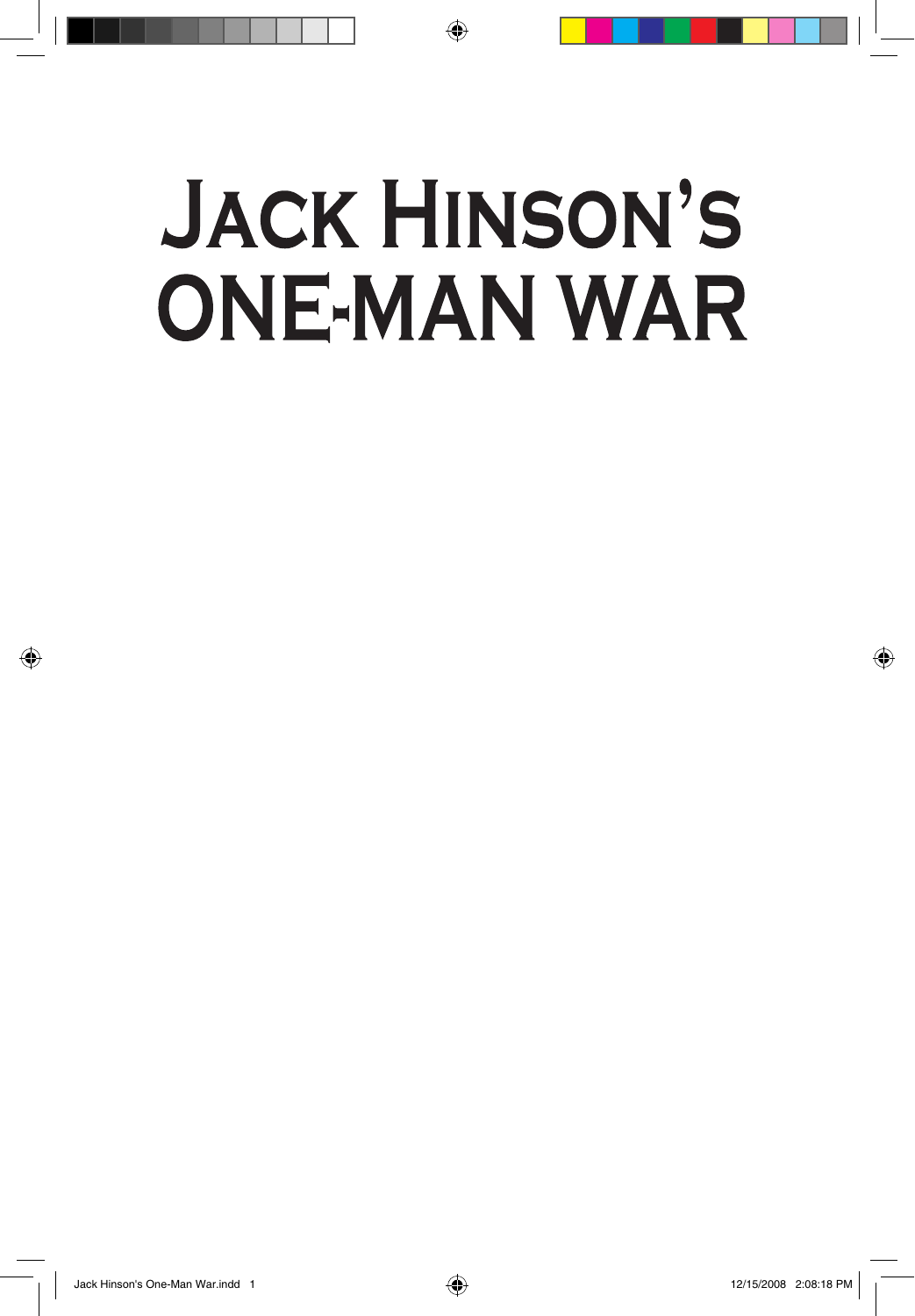# **JACK HINSON'S ONE-MAN WAR**

TOM C. MCKENNEY



PELICAN PUBLISHING COMPANY Gretna 2009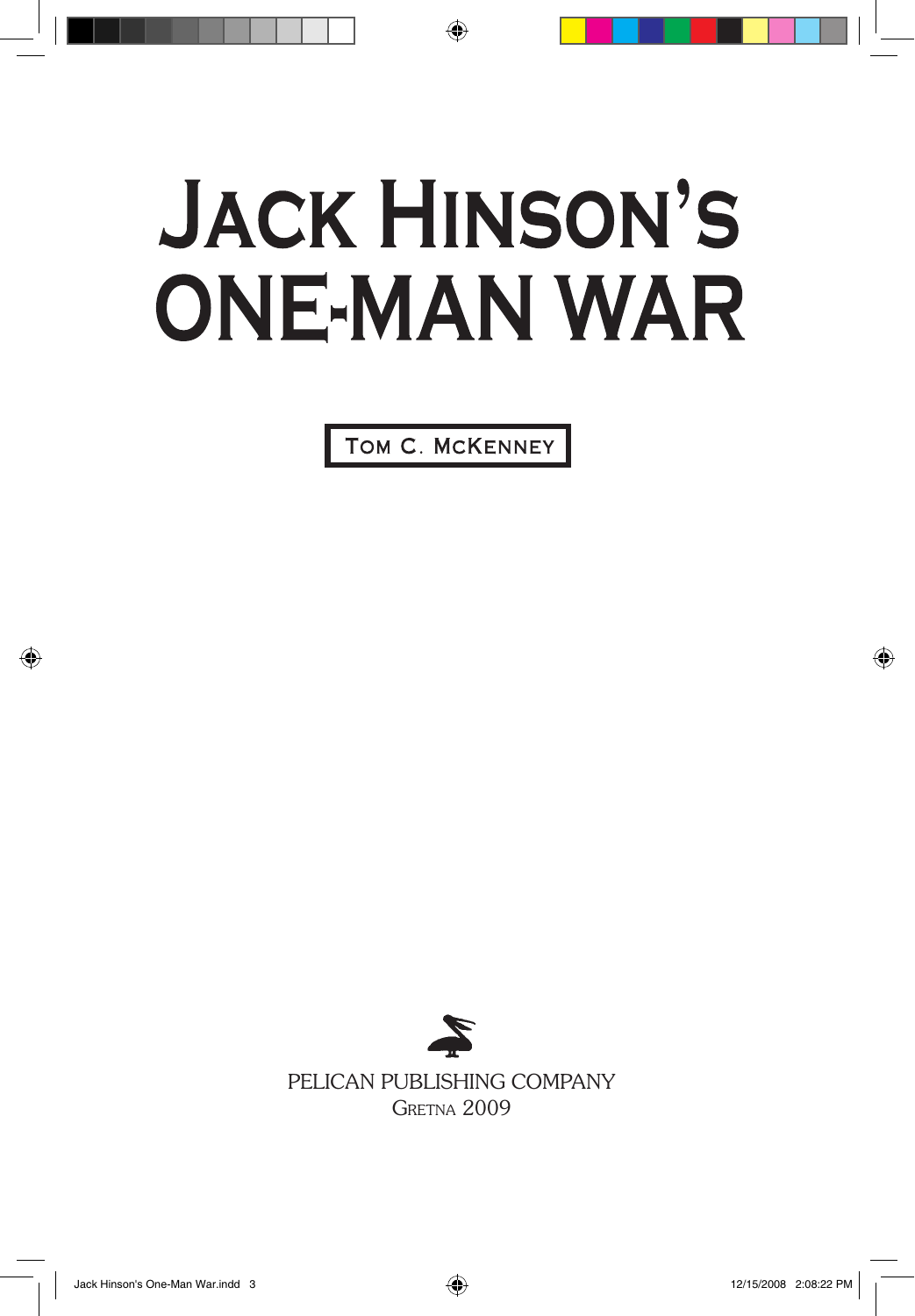Copyright © 2009 By Tom C. McKenney All rights reserved

> *The word "Pelican" and the depiction of a pelican are trademarks of Pelican Publishing Company, Inc., and are registered in the U.S. Patent and Trademark Office.*

#### **Library of Congress Cataloging-in-Publication Data**

McKenney, Tom C. (Tom Chase)

Jack Hinson's one-man war / Tom C. McKenney.

p. cm.

Includes bibliographical references and index.

ISBN 978-1-58980-640-5 (hardcover : alk. paper) 1. Hinson, John W., 1807-1874. 2. Hinson, John W., 1807-1874—Family. 3. Landowners— Tennessee—Stewart County—Biography. 4. Farmers—Tennessee— Stewart County—Biography. 5. Bubbling Springs (Tenn. : Farm)—History. 6. Stewart County (Tenn.)—Biography. 7. Snipers—Confederate States of America—Biography. 8. Guerrilla warfare—Tennessee—History—19th century. 9. Tennessee—History—Civil War, 1861-1865—Underground movements. 10. United States—History—Civil War, 1861-1865— Underground movements. I. Title.

 F443.S7M35 2009 976.8'3504092—dc22 [B]

2008042121



Printed in the United States of America Published by Pelican Publishing Company, Inc. 1000 Burmaster Street, Gretna, Louisiana 70053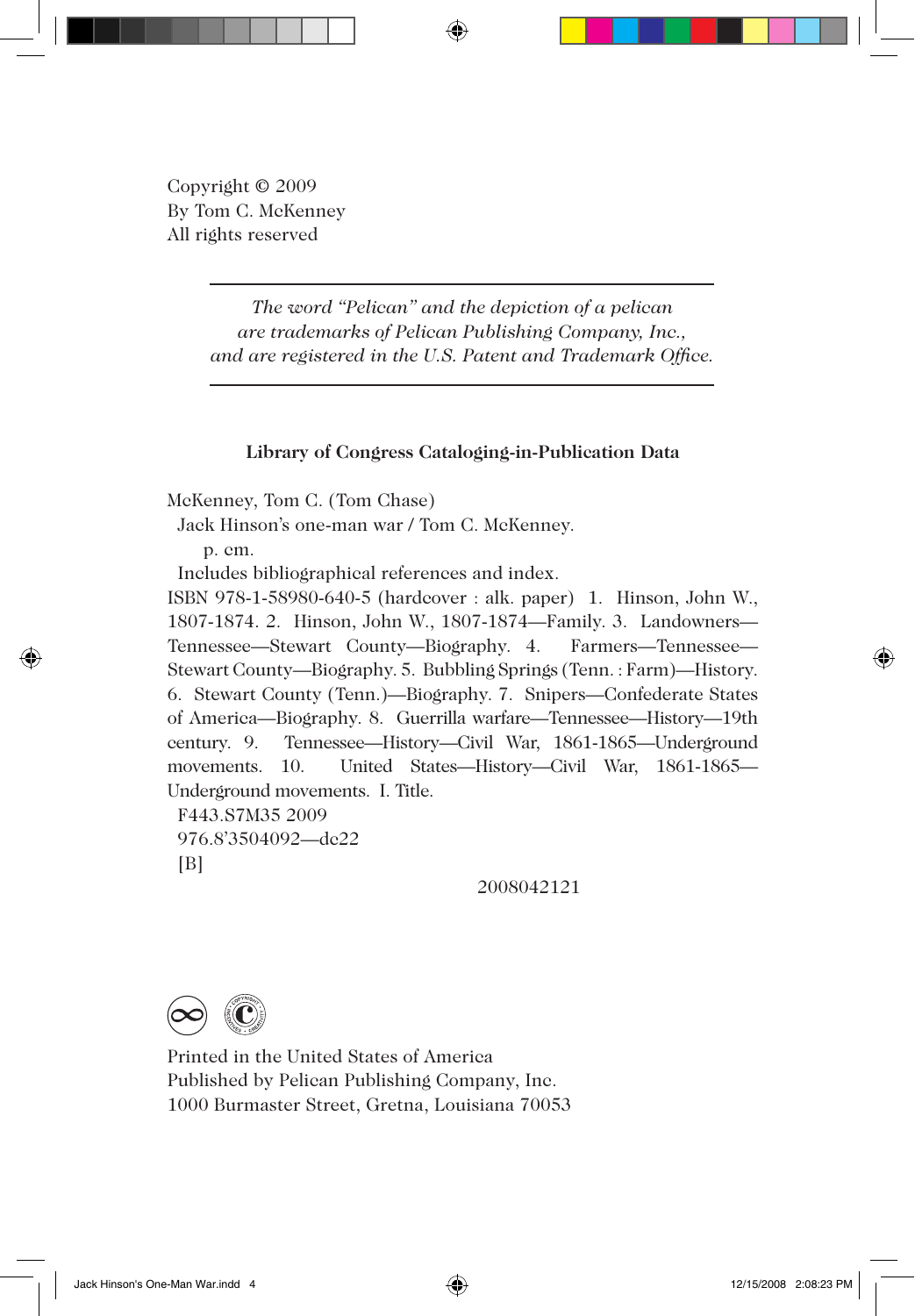*For all those who did the dying, and those who grieved*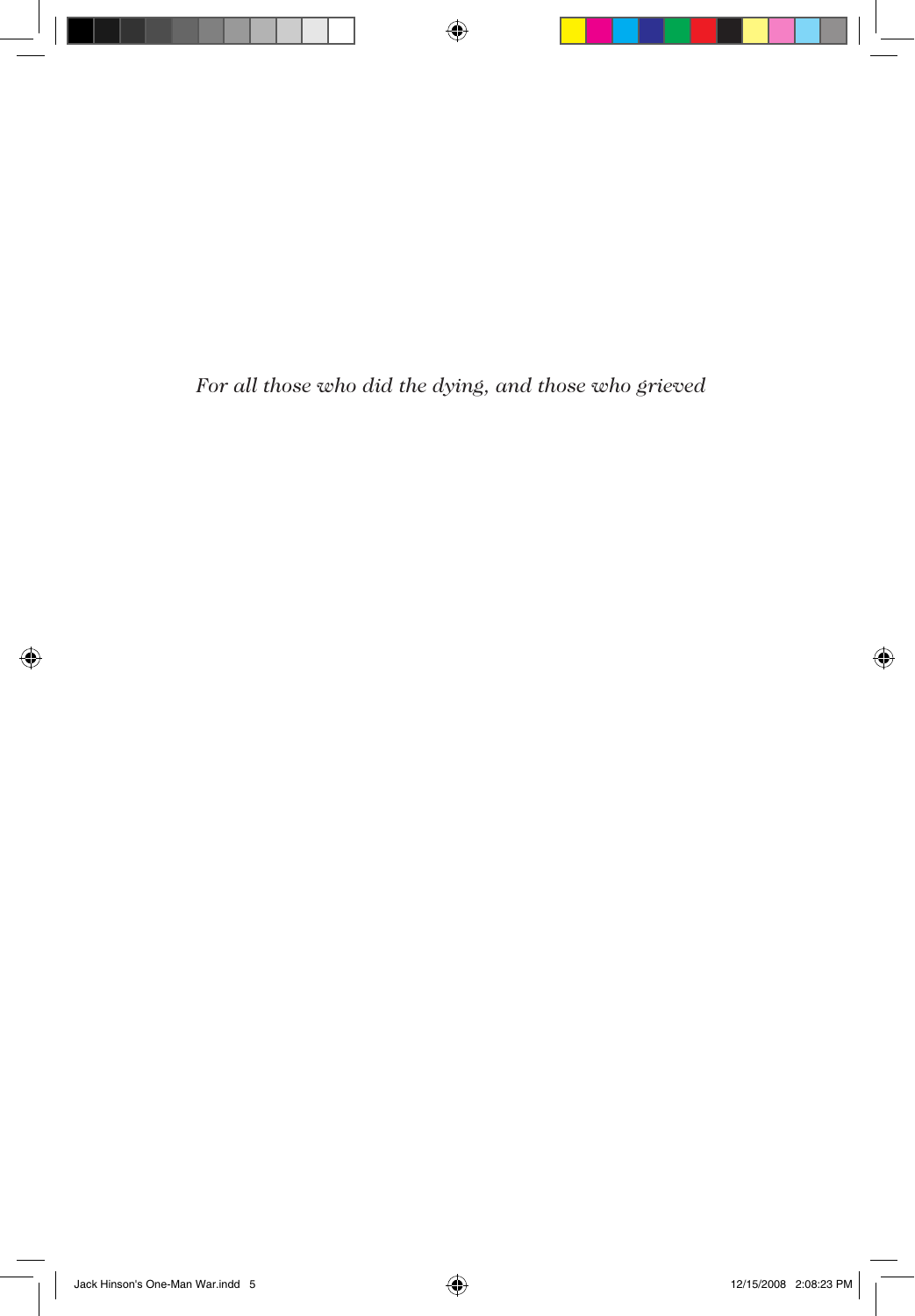#### IN MEMORIAM

Jay Massey, "Straight Arrow," of Girdwood, Alaska; outdoorsman; freelance writer; beloved husband and father; and a young man of integrity with a nice heart who, while pursuing this story with me, was taken so suddenly from us by cancer.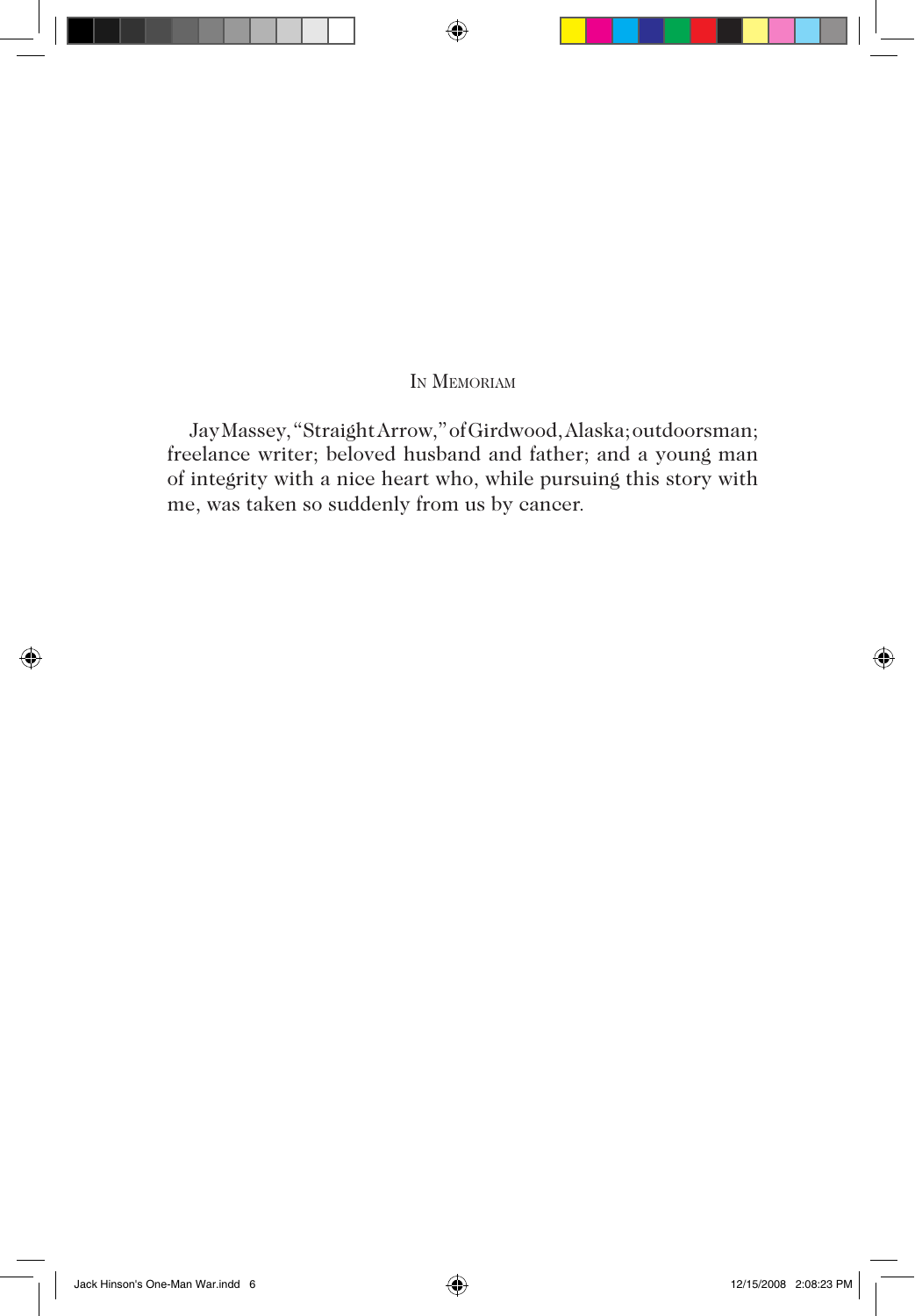## **Contents**

| Preface                                                 | 9   |
|---------------------------------------------------------|-----|
| Acknowledgments                                         | 13  |
| Introduction                                            | 16  |
| Prologue                                                | 20  |
| Chapter 1. The Hinsons of Bubbling Springs              | 25  |
| Chapter 2. War Comes to Bubbling Springs                | 54  |
| Chapter 3. Occupation and the Rise of Guerrilla Warfare | 106 |
| Chapter 4. Death Comes to Bubbling Springs              | 134 |
| Chapter 5. A Time to Kill                               | 168 |
| Chapter 6. Twilight at Bubbling Springs                 | 206 |
| Chapter 7. The End of Bubbling Springs                  | 223 |
| Chapter 8. All-Out War                                  | 252 |
| Chapter 9. Making Military History                      | 285 |
| Chapter 10. The Last Campaign                           | 311 |
| Chapter 11. The Twilight Years                          | 323 |
| Epilogue                                                | 335 |
| Appendix A. Scenes in the Story, Then and Now           | 349 |
| Appendix B. The Fourth Generation                       | 354 |
| Appendix C. Jack Hinson's Rifle, Chain of Possession    | 356 |
| Appendix D. John W. "Jack" Hinson Genealogy (Partial)   | 358 |
| Appendix E. Documents                                   | 361 |
| <b>Notes</b>                                            | 368 |
| Bibliography                                            | 386 |
| Index                                                   | 395 |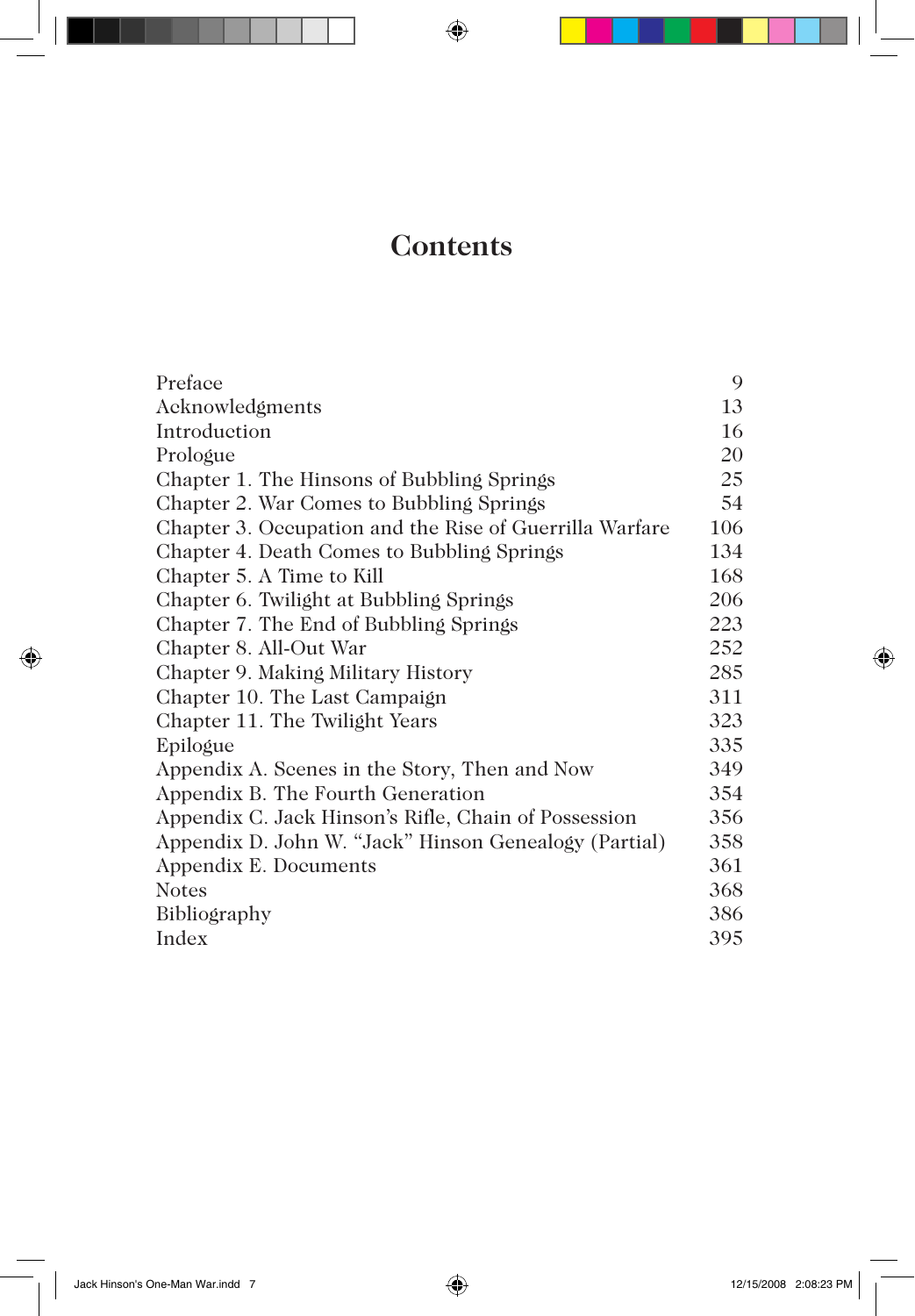*A brother offended is harder to be won than a strong city. —Proverbs 18:19*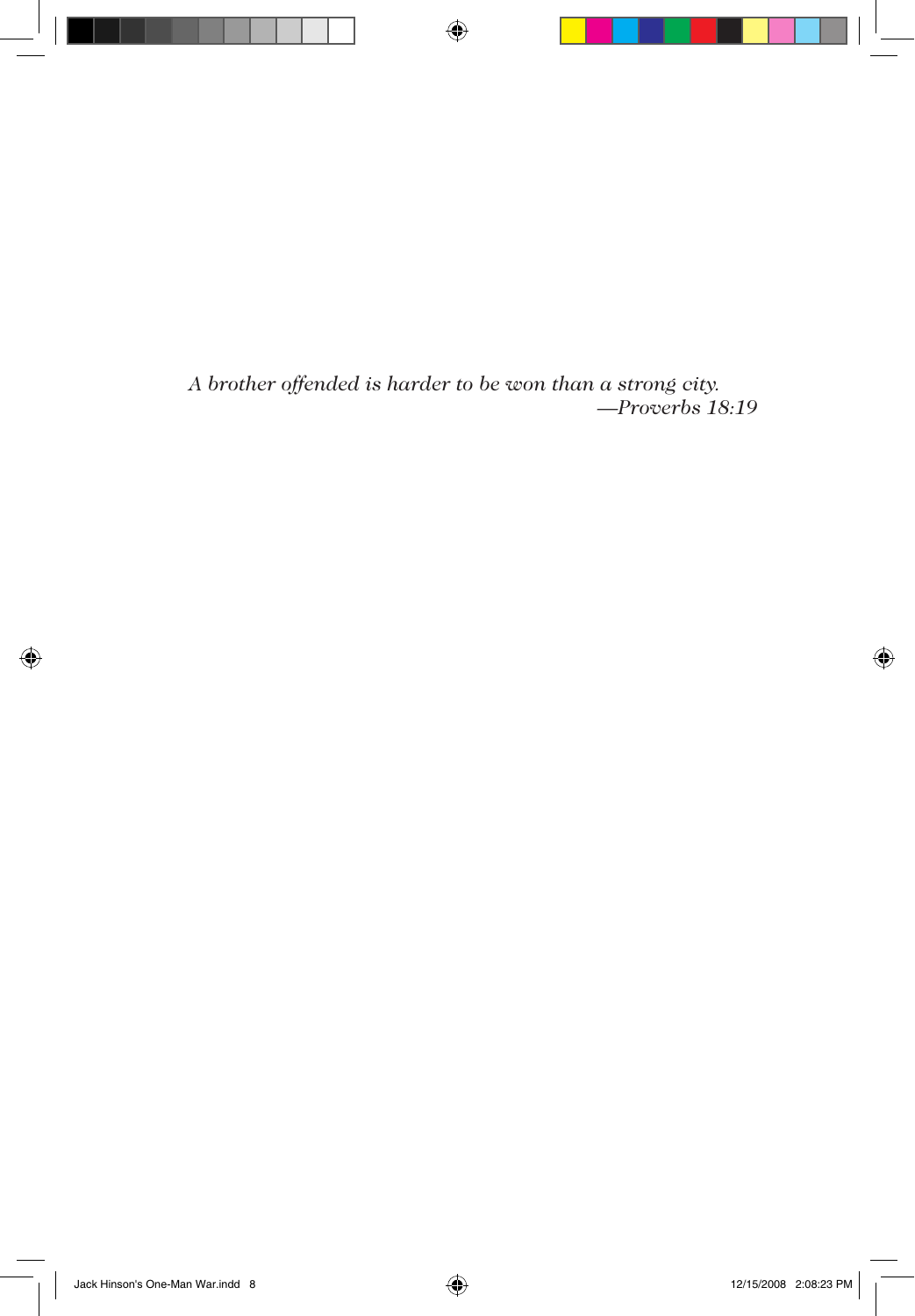### **Preface**

#### **Concerning Quotations**

Quotation sources throughout the text are as attributed, or explained in the text. Quotations at the beginning of the prologue, each chapter, and the epilogue, not otherwise attributed, are the author's, taken from the text of that portion.

#### **Concerning the Details**

This book has been researched, documented, and written as history. It has been an extremely difficult job: first, most of the events occurred more than 140 years ago; and, second, the story has been suppressed, since the war years, by the family. The story's suppression was motivated, in the beginning, by fear of the occupying Union forces' retaliation during Reconstruction. Two generations later, the time of Jack Hinson's grandchildren, some family members considered the old man's exploits to be an embarrassment since he had been, in a sense, an outlaw, a wanted man with a price on his head, a notorious killer. In that locally prominent family, he became a topic not to be discussed, and silence settled over Hinson's story.

As a result, important details, that would otherwise flesh out and enrich the account, were forever lost as many of them were literally taken to the grave. Very few of the details survived the death of Jack Hinson's grandson and namesake, John S. Hinson, in 1963.

When I began the research, almost nothing was known beyond those few words on the historical marker where I began (and part of that was in error). Even the exact location of the Hinson plantation, Bubbling Springs, was not known to the family, nor was the location of their postwar home, Magnolia Hill. The family knew the story of the execution of the Hinson sons, but no one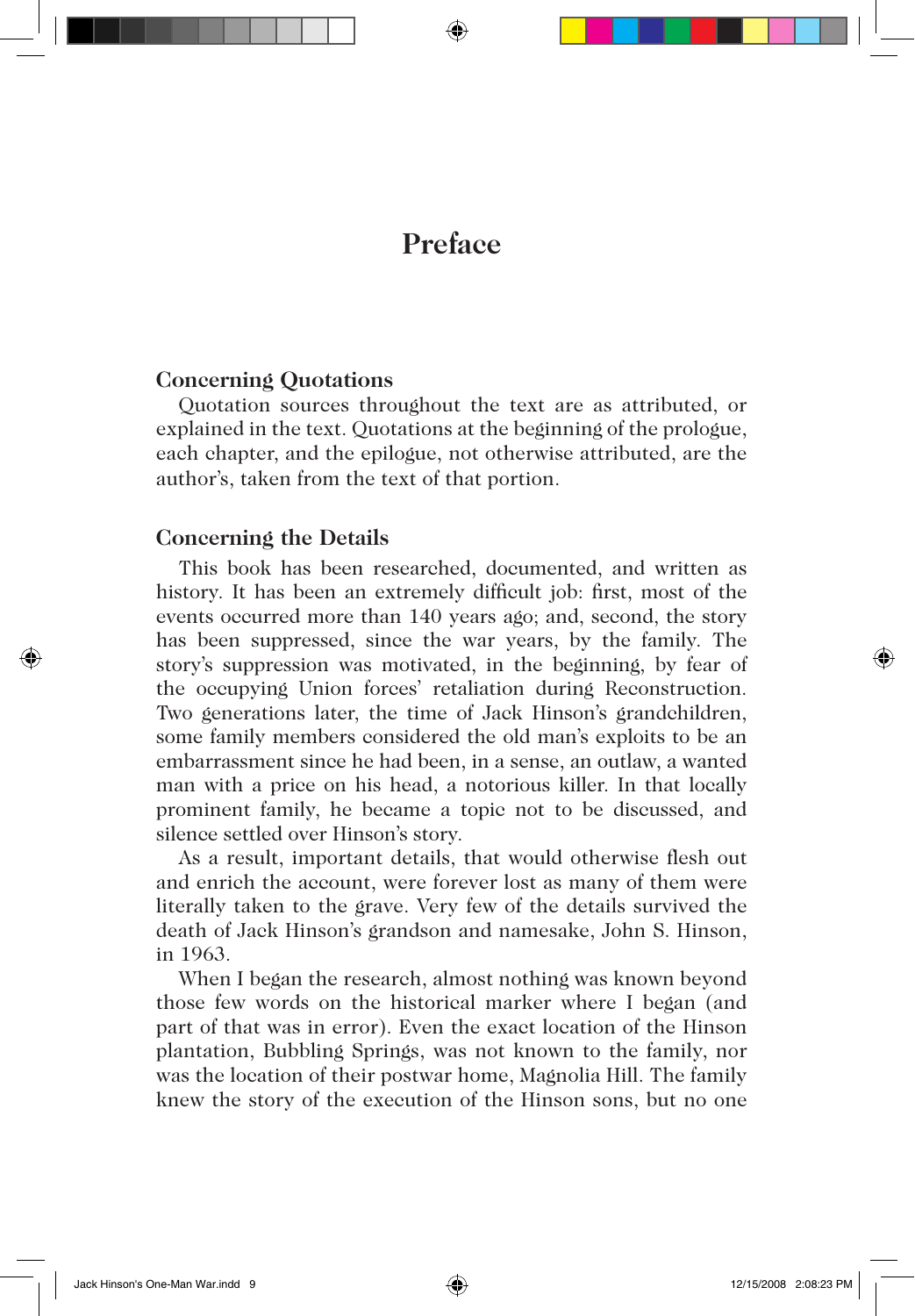knew where it happened or even which two sons were killed. Nothing was known of the arrest at the time of the surrender of Fort Donelson nor the brief imprisonment of the two sons who were later executed. Nothing was known of Jack's activities during and after the battle or his acquaintance with Grant and the Confederate generals. Nothing was known of the sworn affidavit concerning the surrender of Fort Donelson, which he executed a year later. Nothing was known of Jack's taking of the loyalty oath, his citadel on Graffenreid Bluff, or his postwar status and activities. Camp Lowe, the Fort Heiman satellite and base camp for patrols sent out after Jack Hinson, was forgotten, and its location was unknown.

In the beginning of the work, little was known about Jack Hinson's nearest neighbor, not even his identity, whose plantation home was taken over and used as the Union hospital during the battle. Information on his other neighbor, whose home became Grant's headquarters for the Fort Donelson battle, was also scarce, except for the two oft-repeated words: "Widow Crisp" (and, at the time of the battle, she was not yet a widow). The historical marker, supposedly identifying the location of the Crisp home, is almost a half mile from the actual site. A passing comment by an area librarian led to interviews with a rich secondary source, the granddaughter of Mrs. Crisp's son. He had told her, many times, what he experienced in February of 1862 during the battle. Only through him, do we now know of the sensitivity, kindness, and compassion shown to Mrs. Crisp and her son by General Grant and his staff. Through him, we now also know Martha Crisp's full name, how she became "Widow Crisp," about her life and remarriage after the battle, where she is buried, and how wrong Gen. Lew Wallace's "white trash" characterization was.

Jack's special rifle was found, traced to its current owner in Murfreesboro, Tennessee, and we now know its history and have a chain of possession. A nineteenth century published recollection of Nathan Bedford Forrest's adjutant, Maj. Charles W. Anderson, which told of Hinson's guiding Forrest on at least three raids, confirmed Anderson-Black-McFarlin family tradition concerning Jack's relationship with Forrest.

Most of what we now know about Jack Hinson and his family was dug out the hard way: traveling to pursue the slightest leads, asking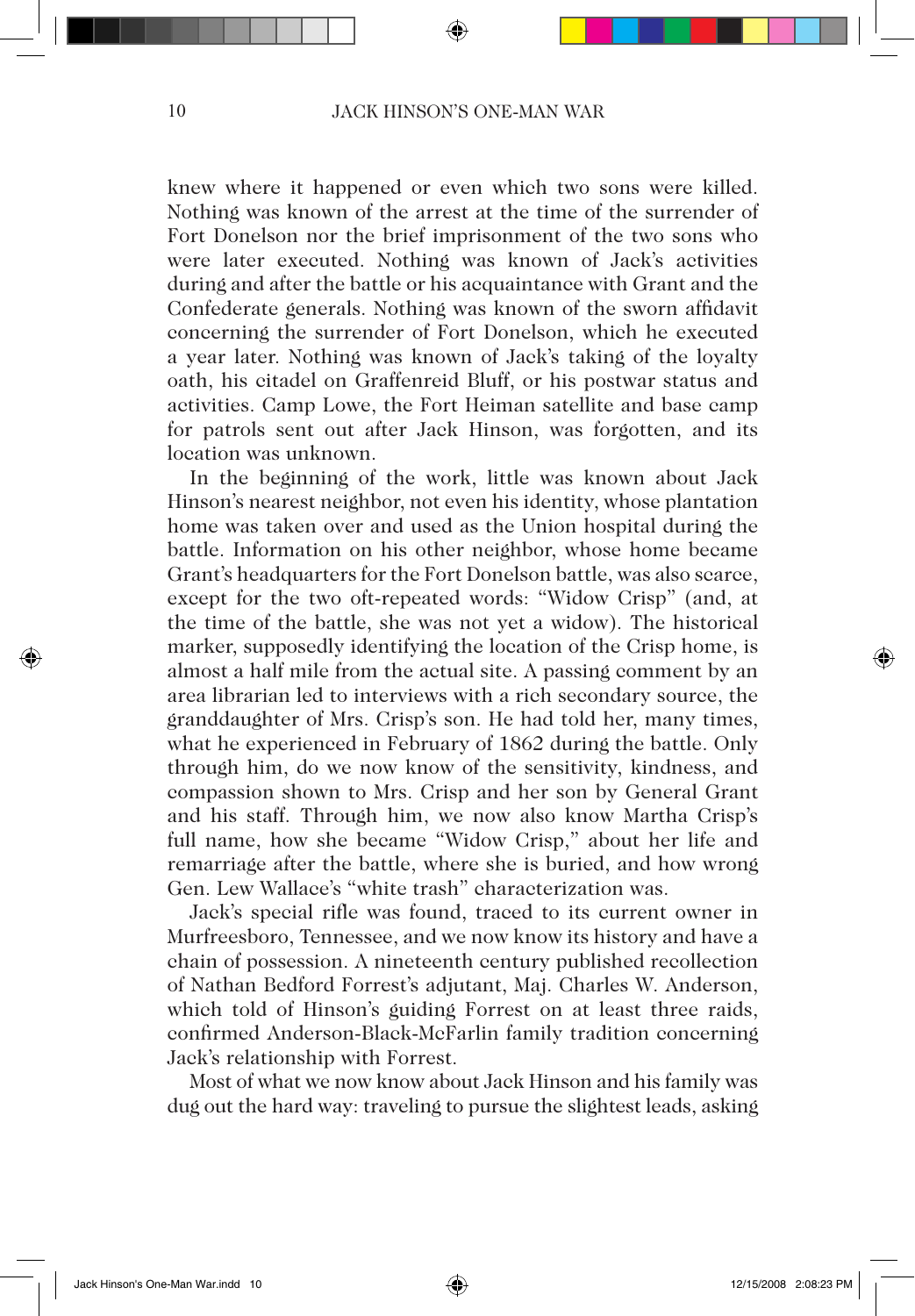thousands of questions, placing newspaper ads, and searching archives. When the research began, four of Hinson's greatgrandchildren were still living; they provided the few surviving family traditions, letters, photos, etc. still known to exist.

The Hinson family Bible, letters, photographs, and other records that would have answered so many questions were apparently destroyed when Federal troops burned their home at Bubbling Springs. Few records of that kind have survived, mostly those of Jack's children and grandchildren, and they provide little insight into the heart of the story—Jack's career as a self-appointed Confederate sniper.

The foundational facts of the events are known and documented, recovered in exhaustive research of the records of the National Archives, the Kentucky and Tennessee State Archives, records at Fort Donelson, collections of libraries and historical societies, nineteenth-century newspaper accounts, written reminiscences of contemporaries, and multisource family traditions. We know, for instance, about the armed Union troop transport that, under Hinson's deadly rifle fire, surrendered to that one old man; most of the details, however, are unknown. The same applies to his relationship with Grant, Pillow, Forrest, and others; the burning of the home; the incident in the Hundred Acre Field; his family's tragic exodus in a blizzard; and his citadel on the ridge above the Towhead Chute. We know that they occurred, but, in the writing, many of the details have had to be assumed. In most cases, only God really knows what was said, what people thought and felt, which way the wind was blowing, what Jack ate in the wilderness, or where the slaves stood as the house burned. In every case, the principle followed in assuming such details was this: they were chosen because, in light of the evidence that does survive, local custom, and the historical context, to choose otherwise would have been illogical—flying in the face of reason.

This is a true story, written in its historically accurate context, with its foundational facts extensively researched and authenticated, but it is a story, to the great misfortune of us all, about which many details are unknown. In some places, I fleshed out the story in order to let the reader learn not only what occurred, but also what it was like, in human terms, for the participants. In this way those who suffered and died, both Union and Confederate, soldier and civilian,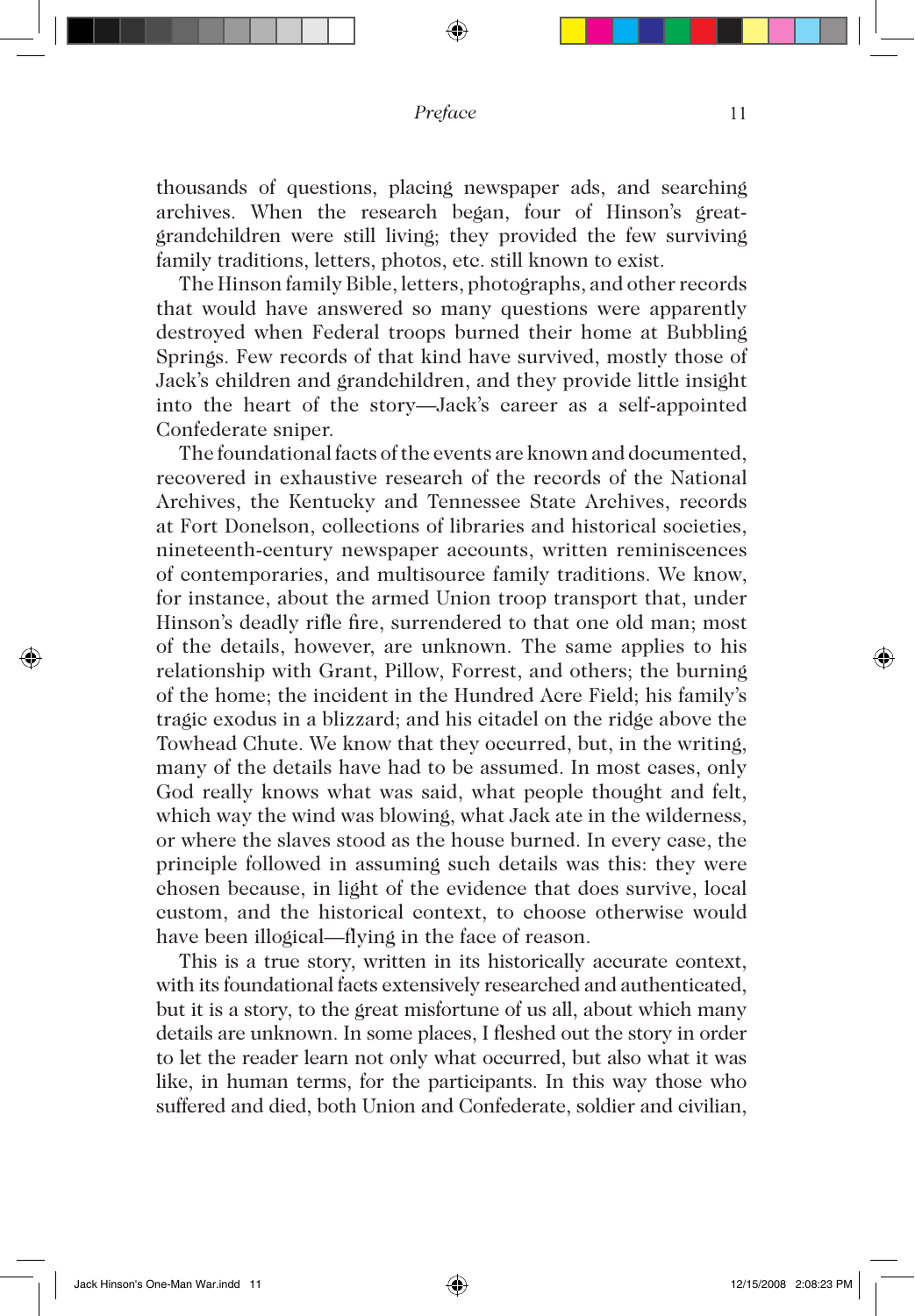black and white, young and old, emerge from crumbling, yellowed documents, faded diaries, microfilm, statistical summaries, and footnotes, to take on flesh—to live, laugh, cry, bleed, and die.

The deaths of at least seven of the Hinson children were real. And all those Union soldiers and sailors whom Jack killed were actual boys and men, with parents, families, wives, and children, who grieved at their losses. I very much wish this fact to come to life for the readers, especially those to whom such events seem distant and academic, as impersonal as miles of railroad, tons of supplies, or electoral votes.

I believe that I have rescued a compelling historic and human story from our past, one that was nearly lost forever, and it is my hope that the laughter and the tears, the loving and the hating, the selfless nobility and the venal brutality of that war, the tearing of very human flesh, and the breaking of very human hearts, will become real to the reader.

They happened.

Tom C. McKenney Long Beach, Mississippi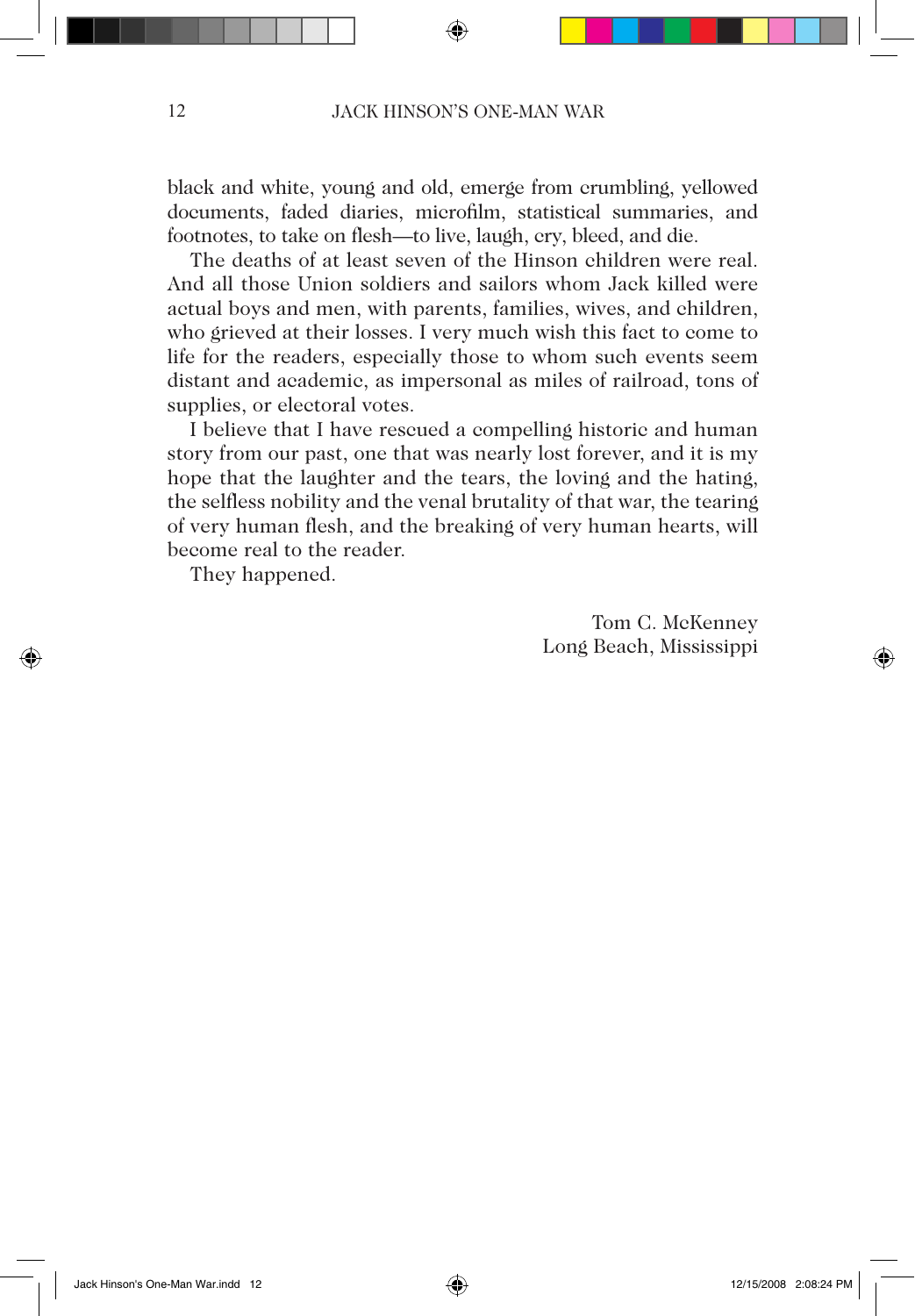## **Acknowledgments**

This book could not have been written without Frances Hinson, native of Magnolia, tireless, avid historian, and widow of Charles Dudley Hinson, great-grandson of Jack Hinson. She probably qualifies as coauthor but must not be held responsible for my mistakes.

My wife, Marty, an avid historian, provided ongoing research support, served as a restraint on my excessive zeal for certain aspects of the story, and put up with my extended absences. My historian daughter, Melissa Harris, provided priceless historical review and correction of the early chapters and gave me priceless help in my struggle with the computer, with time she didn't have; and my daughter Sally Mahoney and her husband, Prof. Joe Mahoney, contributed overview editing of the entire manuscript.

Prof. Benjamin Franklin Cooling, of the National Defense University, gave gracious encouragement, tough-minded advice, and critiqued the entire manuscript. His excellent book on the battle for Forts Henry and Donelson was my touchstone for the battle and its aftermath.

Dave and Marian Novak, of Signal Tree Publishing Company, who knew much more about what I was trying to do than I did, suffered long with me, pointing me in right directions at considerable cost to themselves. I owe them a very great deal.

Pam Ford, Stewart County librarian, was supportive from the beginning and my right arm, at times, throughout. Pam's friends, Ruth Mathis and Lynn Stacy at the Stewart County Courthouse, graciously gave priceless assistance in deed research and made available the old courthouse photo.

Scot Danforth, director of the University of Tennessee Press, was generous with his advice and encouragement and played a key role in determining the ultimate form of this book.

Joe McCormick, of Pinson, Tennessee, not only provided the artwork and some of the photographs, but also tramped through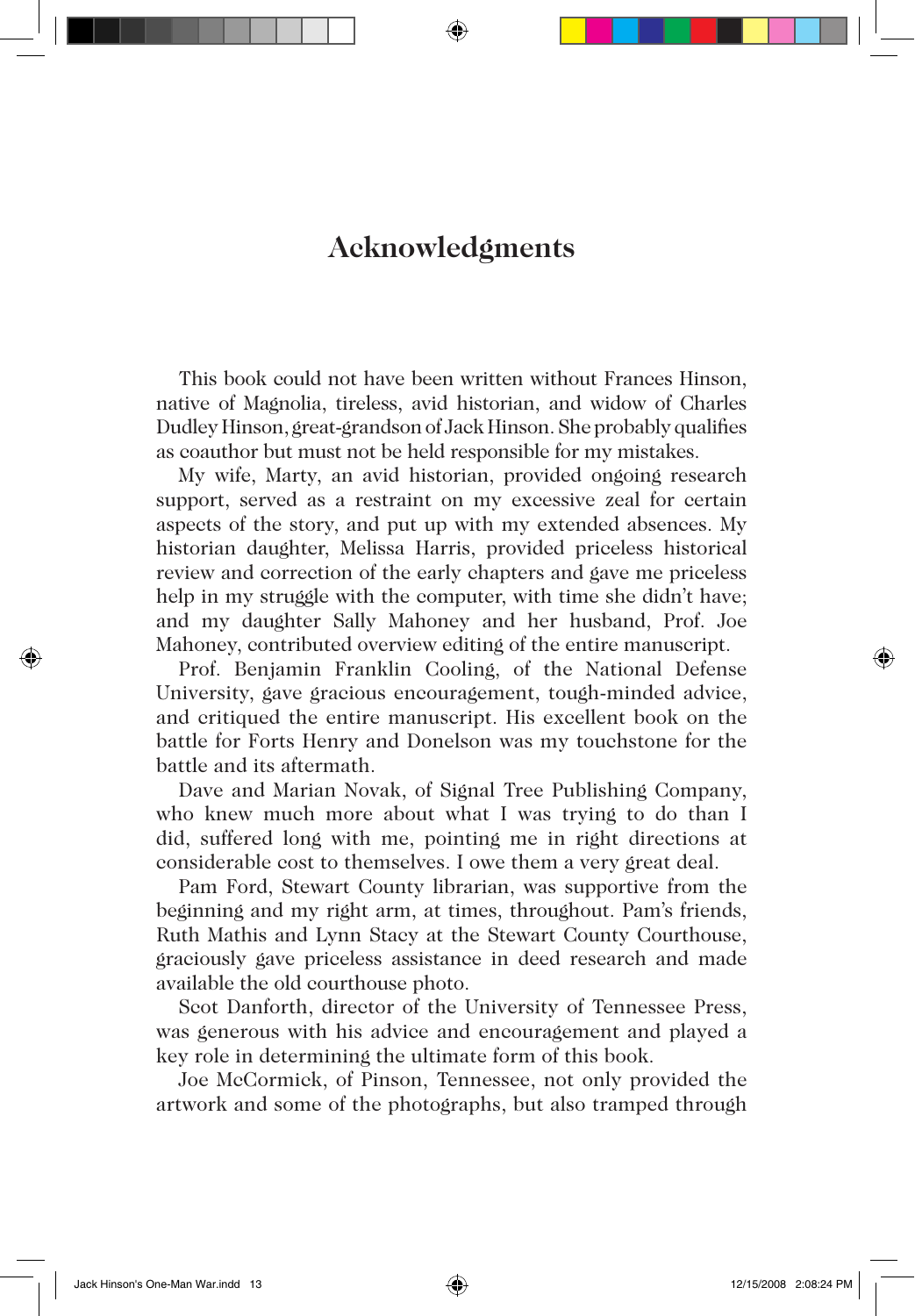the woods and climbed around on Jack's ridge with me, in places where mountain goats would fear to tread.

Susan Hawkins, of the Fort Donelson National Battlefield, graciously and generously provided key help, research guidance, ongoing encouragement, and priceless contemporary newspaper accounts, including that of the arrest and imprisonment of Hinson's sons. Jimmy Jobes, also of the Fort Donelson staff, shared his vast knowledge of the two battles.

Nelda Saunders, Stewart County historian and gifted researcher, was enormously helpful with tax, marriage, and deed research. I owe her much. David Ross, of Dover and Erin, Tennessee, historian, writer, and editor, provided key information and encouragement at an early, critical, discouraging time.

The late Jill Knight Garrett, of Columbia, Tennessee, preeminent historian of the region, encouraged, advised me, and provided me with a key document, never before published. No history of the Twin Rivers area could be written without reference to her work and that of her late mother, Iris Hopkins McClain. The same is true of the many booklets on area history by another tireless area historian, the incomparable Nina Finley.

The late Alvin Crutcher, Bubbling Springs neighbor, patiently provided authentic information on living and farming in that area and led us to the Hundred Acre Field. Frank Cherry, native of the Danville area, who seems to have four generations of river-land history in his head, was a generous source. The Rev. Roy West introduced me to Jack's favorite firing point on Graffenreid Bluff and sent me on the search for it. And Bart Stephenson was an enthusiastic and energetic source on the bluff, where he had made his home, and on the river and flanking creeks.

The late John Stewart Hinson; his late brother, Charles Dudley Hinson; and their niece, Ava Hinson Collett, were zealous for the project and extremely helpful. Betty Jo Hinson Dortch shared valuable family letters and notes, and the late Rosalee Coppage, Thomas Hinson descendant, shared valuable family traditions, photographs, and genealogical information.

The late Fran Swor Abernathy, intrepid historian, tramped through tick-and-chigger-infested woods with me to find long-lost Camp Lowe and contributed key research in Henry County archives.

Cheryl Jameson Smith, of Waverly, enthusiastically provided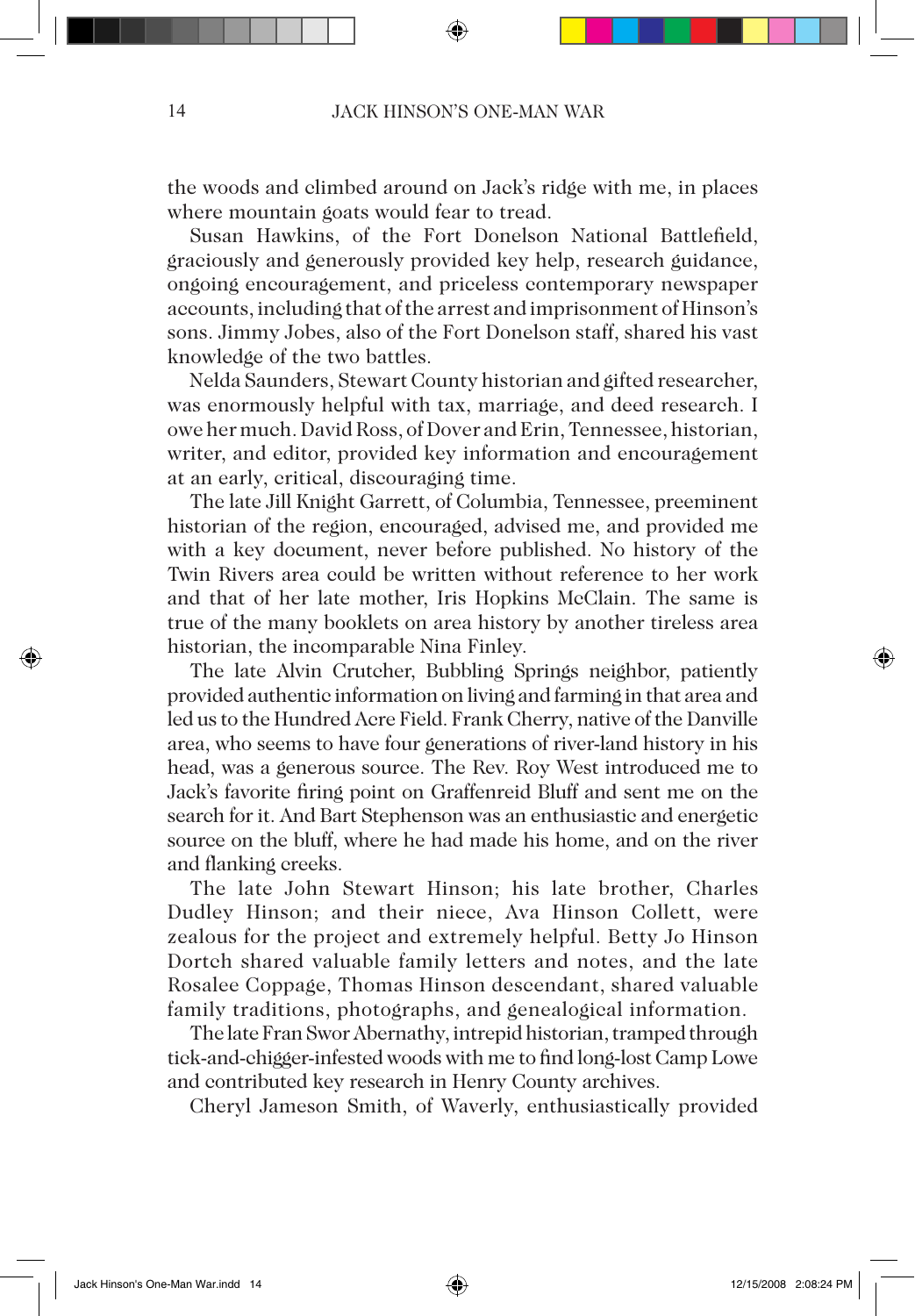crucial information and photographs of Patrick Henry Bateman. Doug Mitchell, also of Waverly, opened his home and provided valuable testimony concerning his grandmother's terrible experience there at the hands of guerrillas.

Gynel Wilson, of Jackson, Tennessee, was generous with vital research assistance there, and Col. James D. Brewer, writer and historian of Elizabethtown, Kentucky, shared his notes on the story.

Mike Silvey, of Clarksville, Tennessee, graciously made available the Reuben R. Ross diaries. Shannon Scott, of Ocean Springs, Mississippi, with his computer graphics, made my hand-drawn maps look respectable. Jane Morrison, faithful friend, was a willing, patient e-mail terminal in Clarksville.

Judge Ben Hall McFarlin, of Murfreesboro, and his family, graciously opened their home and provided access to Jack's rifle (*the* rifle) and vital family history.

And, when I was first searching, blindly, with almost no leads, librarians in area county libraries were generous with their resources and encouragement. I owe special thanks to Kay French and Jenny Rye at Erin and Greta Morton Burnett, formerly of Camden.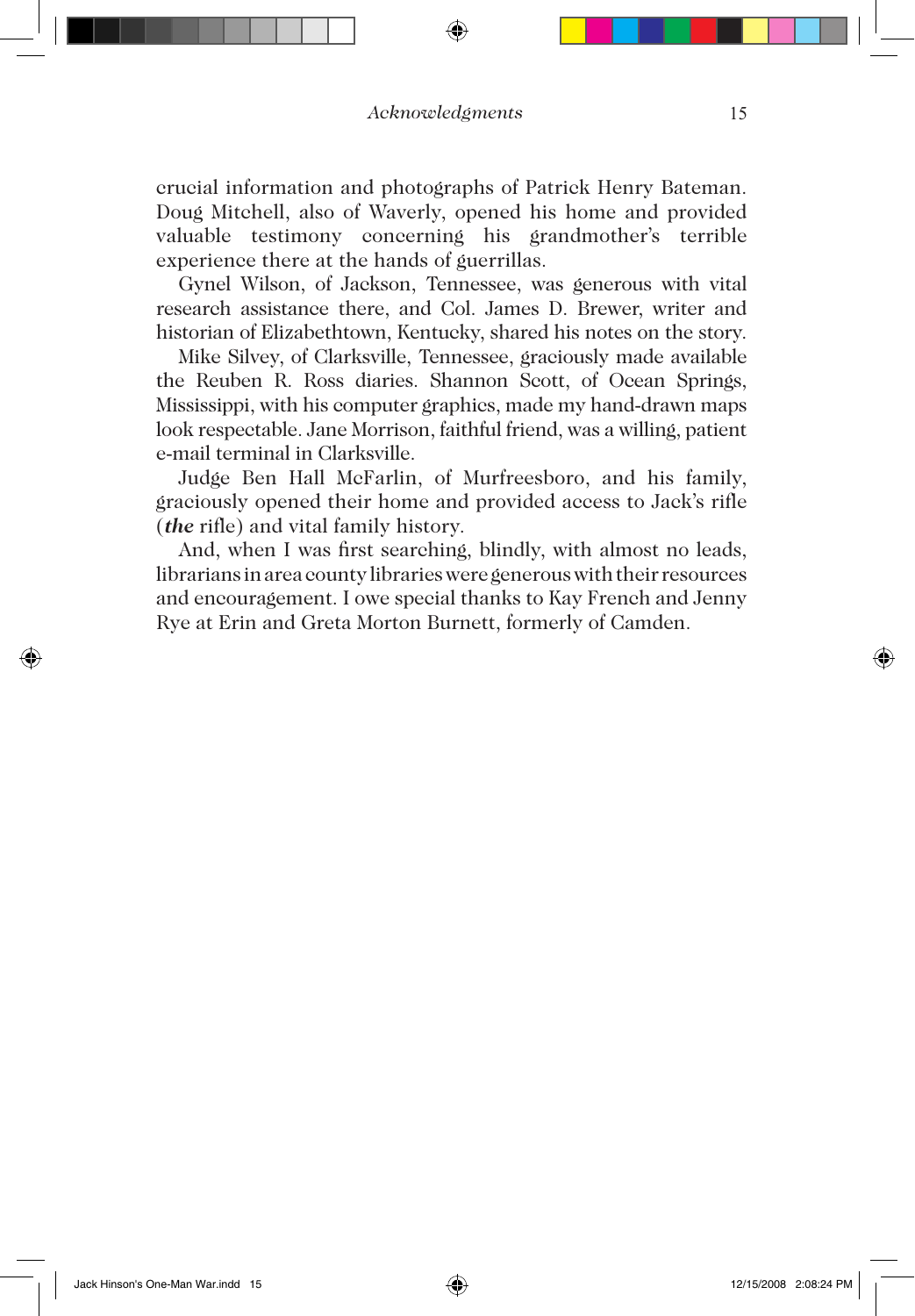## **Introduction**

In the mid 1960s, driving westward across the Land Between the Lakes National Recreation Area, I was thinking about the area as it had been in earlier times. Prior to the building of the dams that created Kentucky Lake on the west and Lake Barkley on the east, flooding the low-lying portions on both sides, the land had been known simply as "Between the Rivers." It was an inland peninsula running north and south, bound by the Tennessee River



*The historical marker at Golden Pond.*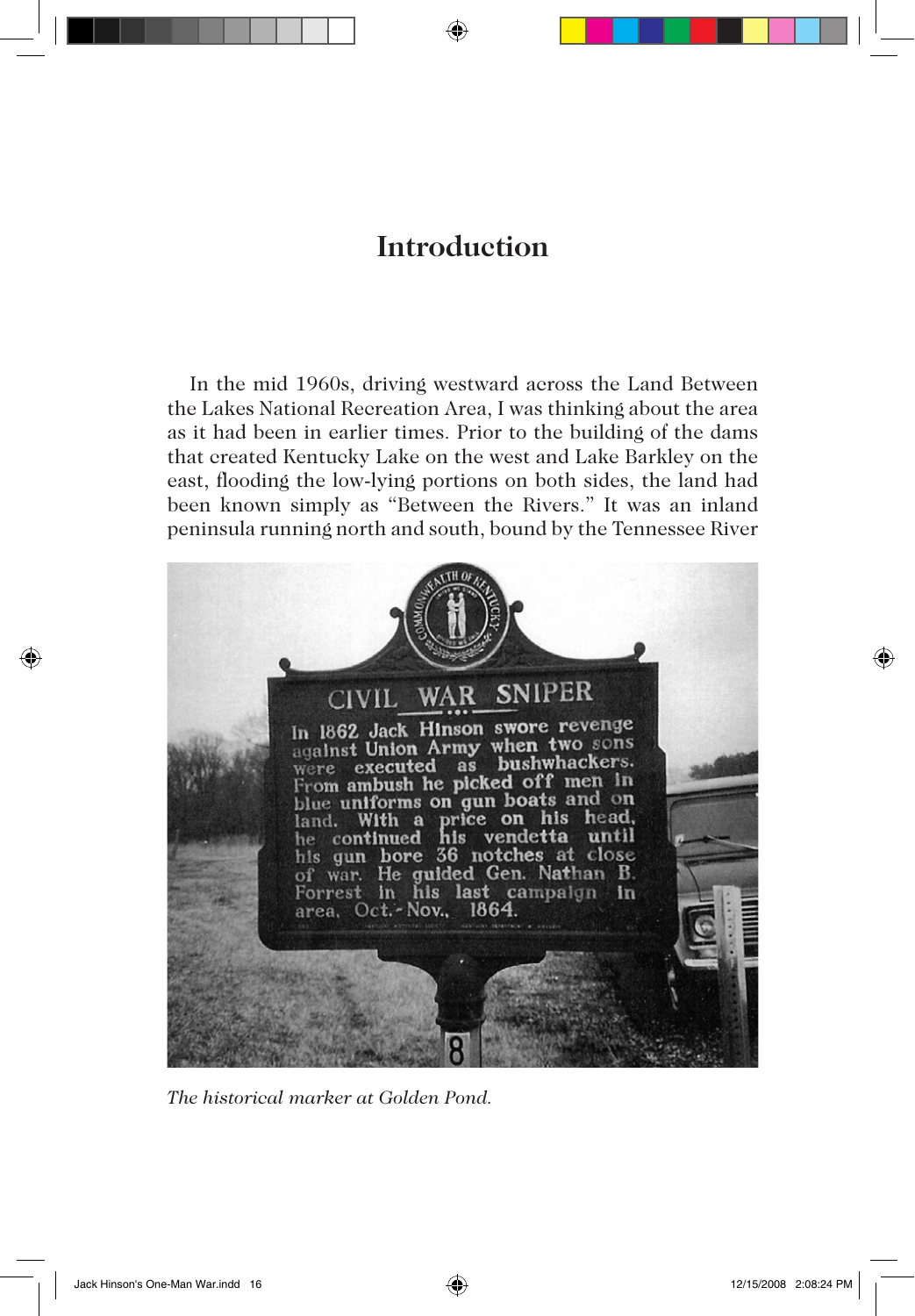on the west, the Cumberland River on the east, and the milewide Lower Ohio River across the north end. The place and its people were isolated; there were no bridges. In that strip of land, roughly sixty miles long from north to south and ten to fifteen miles across in most parts, there lived some exceptional people. From the time of the earliest settlers in the latter eighteenth century until they were progressively driven from their homes by the federal government in the 1940s, '50s, and '60s to depopulate the area, those people had been independent and self-reliant. They were accustomed to hard work, hardship, and deprivation, complaining to no one, expecting help from no one. They were God-fearing people, and people who feared no one but God. They had asked only to be left alone.

But those people and their homes, farms, stores, churches, and schools were gone, and as I drove, I was thinking of them. In the area where the town of Golden Pond had been, I paused to look around. Only clusters of trees, traces of stone walls, and cemeteries remained of that once vital, proud little town. As I continued westward from the site of Golden Pond, I saw a historical marker, pulled over, and stopped to read it.

The marker was engraved with the brief history of a man named Jack Hinson, whose sons had been executed by Union troops during the Federal occupation in 1862. He had set out to avenge them, becoming a sniper who terrorized the Union army for the rest of the war. Ever since that day, I have longed to know more about the man and his story, but life had taken me elsewhere.

Finally, in the early 1990s, I was able to begin to pursue the story. I went back to Golden Pond, back to that marker, noted the Kentucky archives file number, and there I started my search. Hinson's story was virtually unknown beyond those sixty-five words on the historical marker, and some of that was in error. Except for fragments, the story of Jack Hinson has never before been told. Mentioned only in one small, locally published book and an unpublished manuscript in the Tennessee State Archives, he is not even the subject of a single published chapter, appearing in histories only in brief paragraphs and footnotes.

Nothing has been written of what it was like for the Union occupation troops who pursued him. Now, however, their story is also finally told, woven through the narrative, after extensive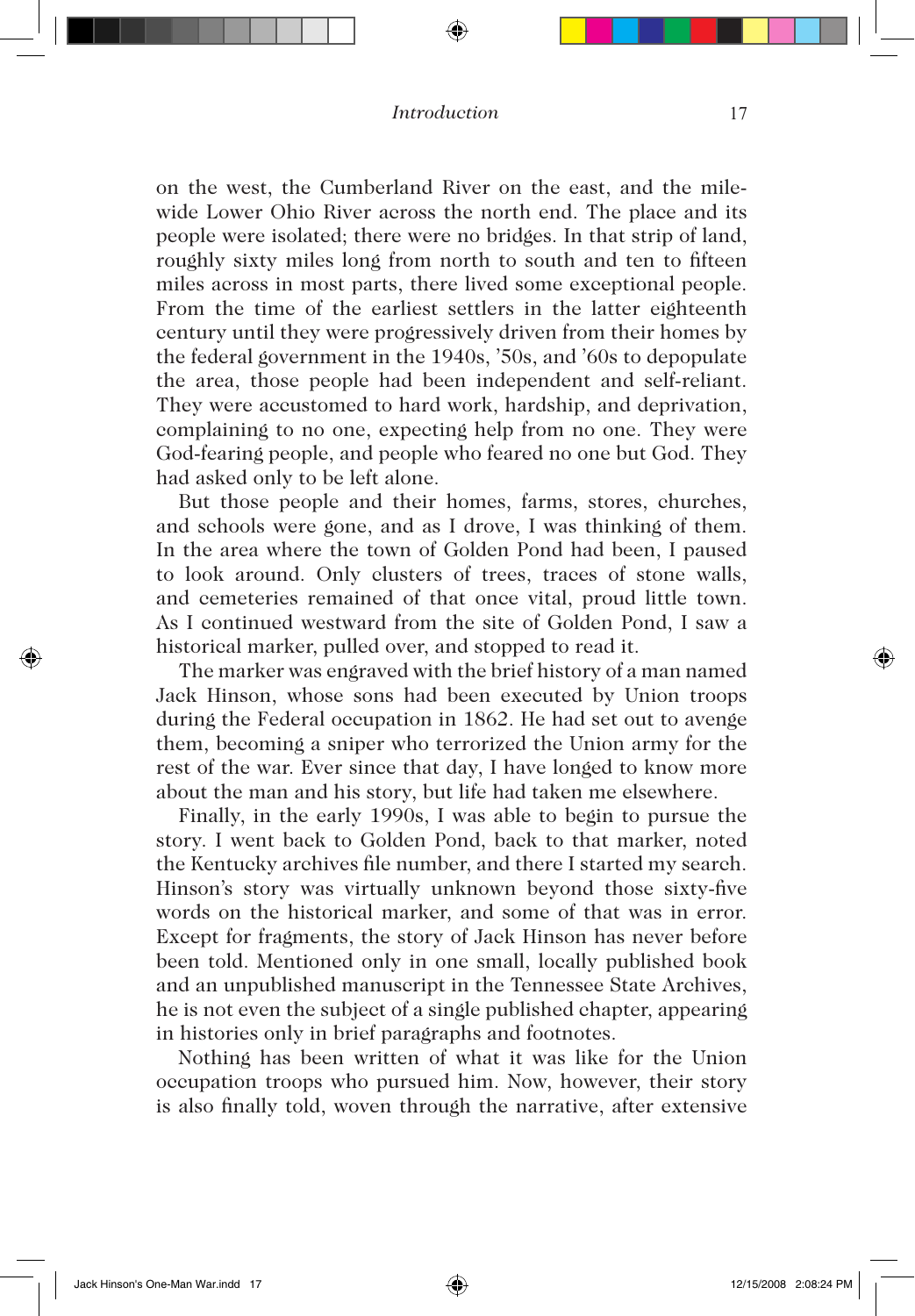research of their unit records, diaries, and letters, in public archives and private collections.

The story of Hinson and his pursuers is true, but it will seem like fiction. It is the story of a responsible family man, prosperous and prominent in his community, with vast land holdings. His plantation home was at times a hospice to travelers and to prominent people. General Grant had been a guest there. Although Hinson owned a large plantation with many slaves, he opposed secession. In most ways, he was a fairly typical man of the South and of his time, but he didn't want to see the nation divided, and he opposed the war.

His attitude was also typical of the people Between the Rivers on the Kentucky-Tennessee border. Their geographical isolation was reflected in their general indifference to political matters beyond those rivers. However, as an unwelcome Civil War crowded into his life, neutrality became increasingly difficult to maintain. By the time of the battle for Fort Donelson, with some of it fought on his land, his neutrality was almost untenable. And, in the Federal occupation that followed, one tragic act of brutality overwhelmed it. The execution and mutilation of two of his sons by the occupying Union army made a deadly enemy of Jack Hinson and plunged the area more deeply into bloody conflict.

He set out to get vengeance, and this he did—spectacularly. He had a rifle specially made for long-range accuracy and began a one-man war against the Union he had previously supported. As a lone sniper, he became a deadly gadfly to the occupying army and to personnel aboard navy boats on the rivers. By the end of the war, he had probably killed more than one hundred. He operated alone, except when making history with Nathan Bedford Forrest as a guide. Elements of nine regiments, both cavalry and infantry, and an amphibious task force of specially built navy boats with a special-operations Marine brigade targeted the elderly man with a growing price on his head. They never got him.

This is the story of one man's reluctant, but savage, war with his country; vengeance; and the high price that it exacts, in not only one life or one family, but a toll that can be levied upon generations yet unborn, with open-ended tragedy.

In pursuit of the man and his story, I have traveled extensively through the area of the events, searched in county libraries, city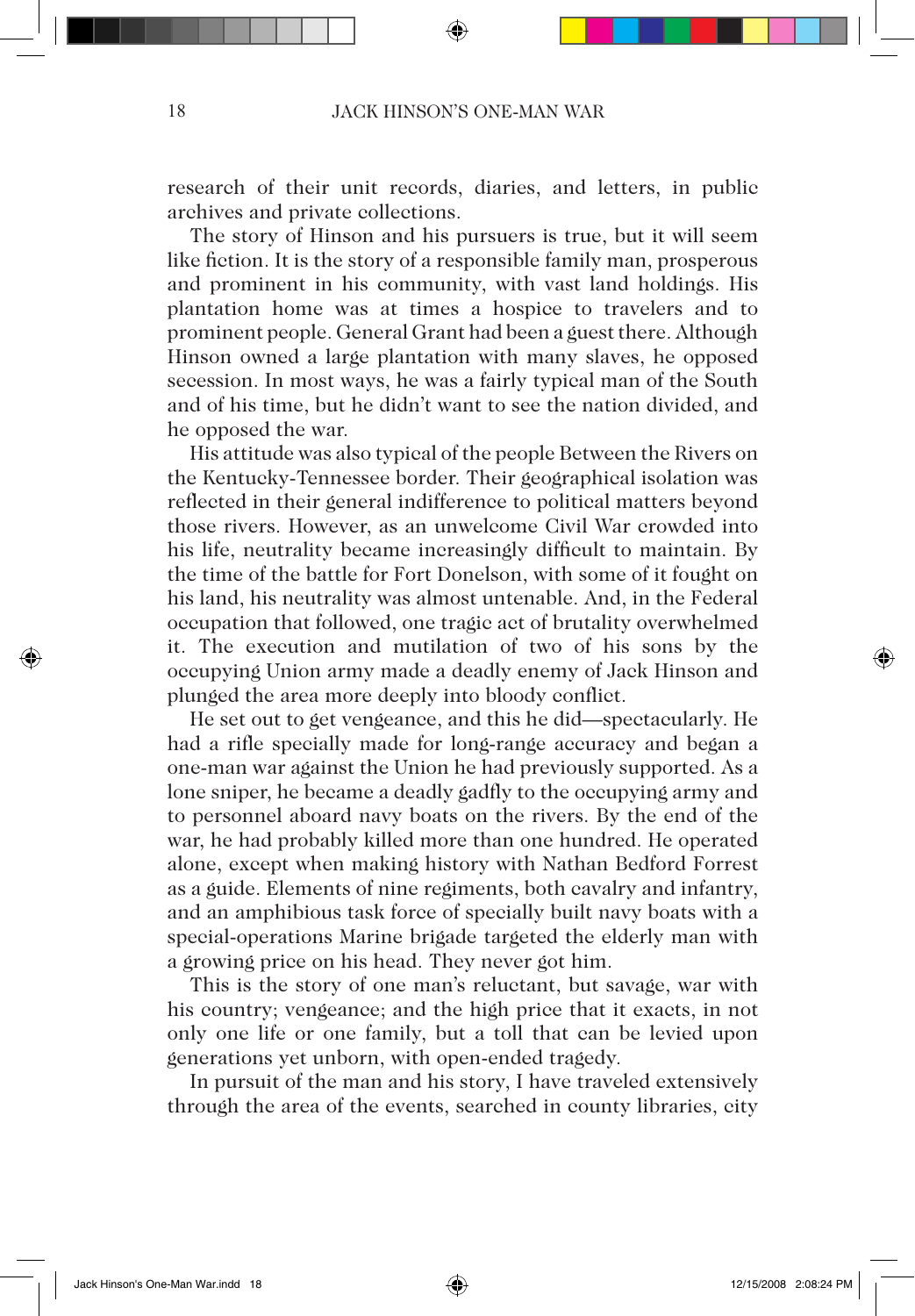libraries, university libraries, private collections, the archives of historical societies, the Kentucky and Tennessee State Archives, and the National Archives. I have attended reunions Between the Rivers, sought out living sources, personal papers, and family records. I have climbed Jack Hinson's rugged hills, searched his forests, waded his swampland, and followed him through his creeks and meadows. He has proved as elusive to me as he was to the Union troops who futilely pursued him and the bounties upon his head. Now, at long last, I have found him.

This book is his story.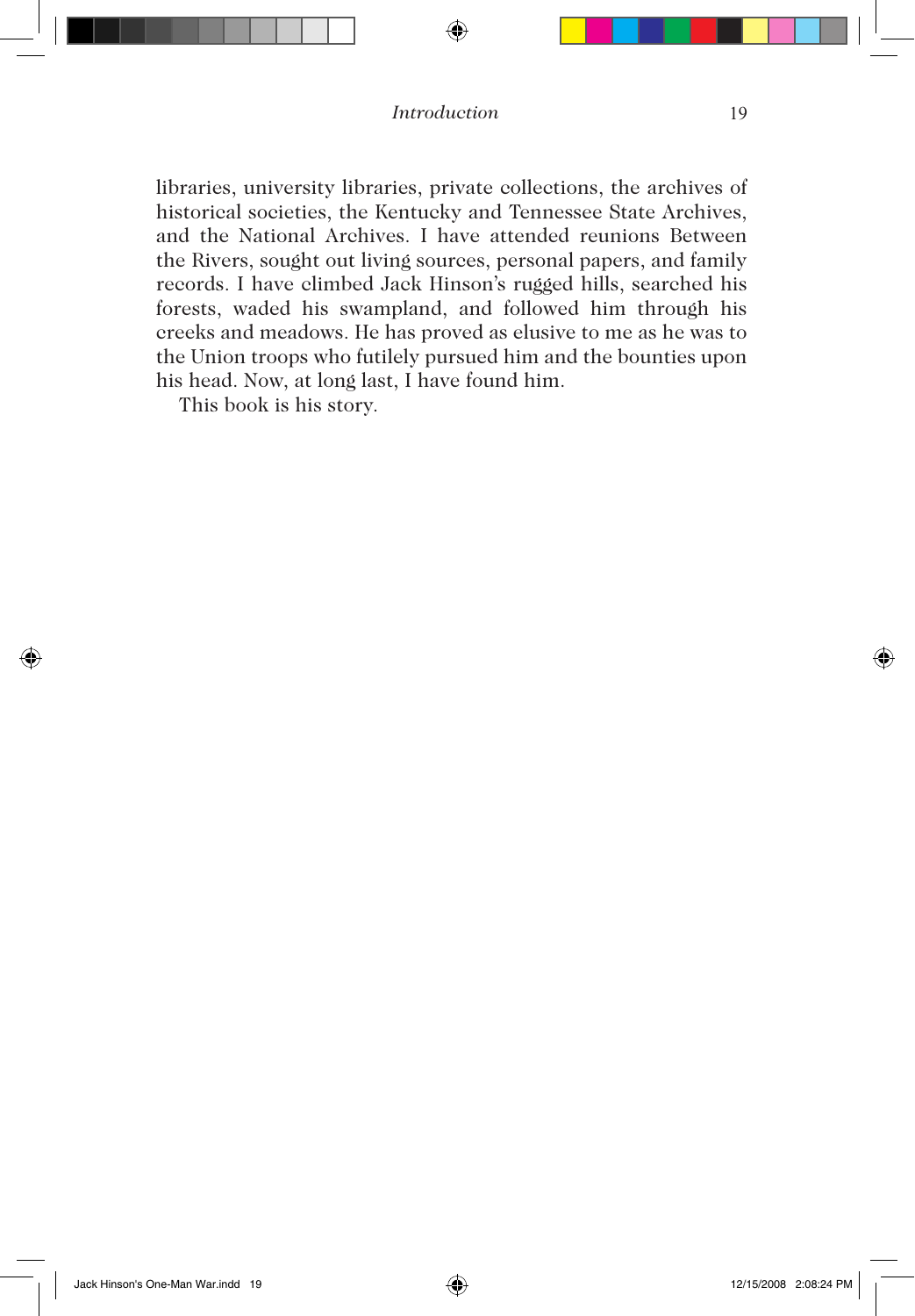#### **Prologue**

### **Sudden Death in the Early Morning**

*"Before the crack of one hundred grains of black powder was heard on the boat below, a spinning, supersonic, .50-caliber projectile slammed the officer to his knees."*

As the sun rose above Jack's bluff, climbing steadily higher through the trees, spilling its soft morning light over the bluff and down into the wide valley of the Tennessee River below, morning sounds increasingly invaded the stillness. It was a peaceful early morning between the rivers. The only sounds were those of birds greeting the daybreak, stirring forest animals, and the rising of a warming breeze in the trees.

The bluff was the steep, western end of a high, densely forested ridge. To the north, downstream toward Paducah, Kentucky, was the mouth of Leatherwood Creek; upstream to the south, and much nearer, was the mouth of Hurricane Creek. At the base of the bluff, in the wide river bottom, there were green cornfields and a grove of chestnut trees. A dirt road ran along the river, paralleled by a narrow-gauge railroad. Across the river, near the Benton County shore, was Hurricane Island. On the near side of the river, a short distance offshore, was a smaller island called the Towhead. The islands were landmarks on the Tennessee River, covered with cottonwood, brown birch, maple, and sycamore and fringed with willow and cane, the native bamboo used by the locals for fishing, beanpoles, and pipe stems. The river channel ran close in there, between the near bank and the Towhead, and the narrow passage was called the Towhead Chute.

The chute was a choke point in the river route from Grant's supply depots at Cairo and Paducah to his invading armies in the field to the south and east. All large boats were forced to pass through that narrow channel in order to avoid running aground. Thus, Grant's gunboats, supply boats, and transports were forced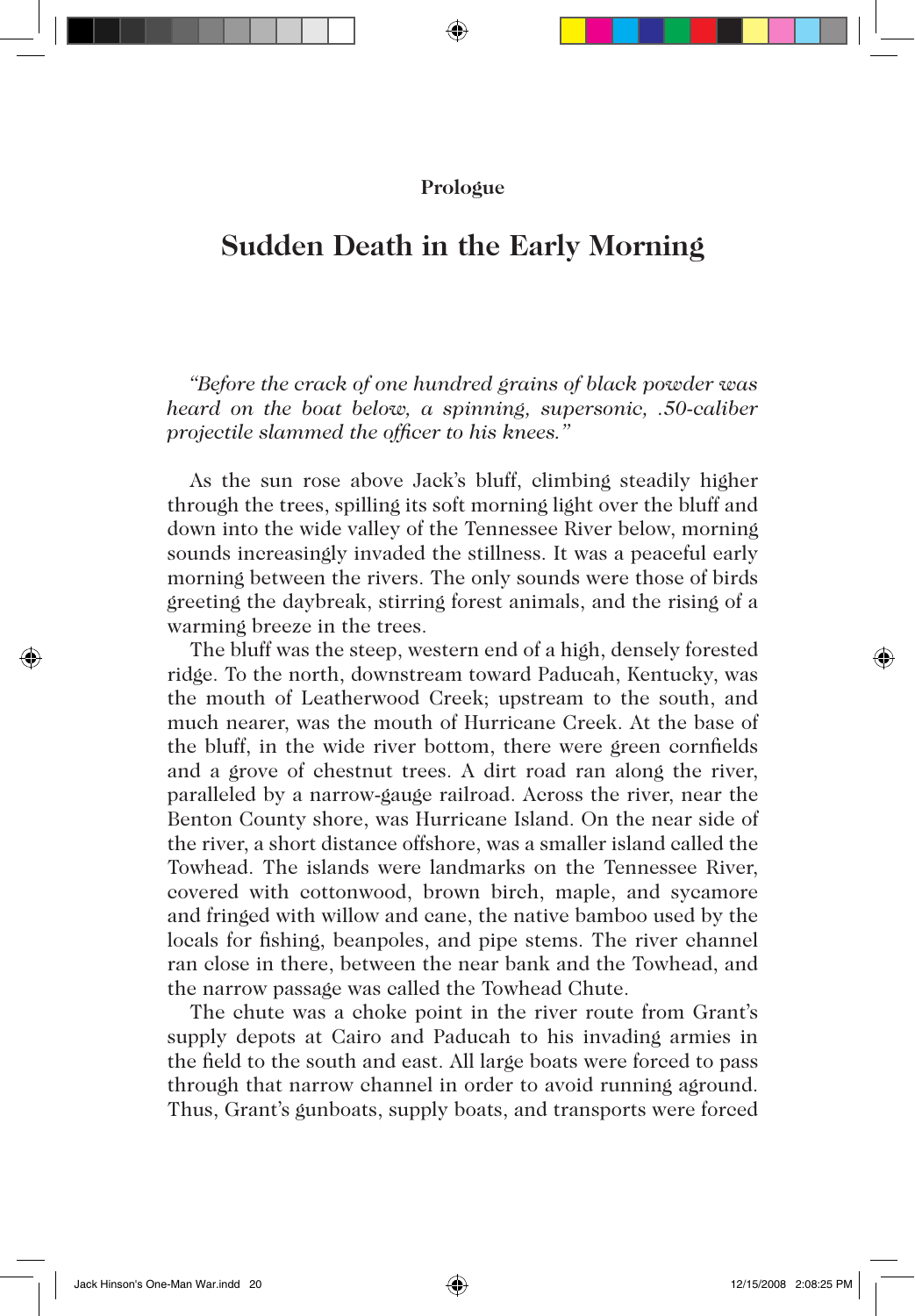to pass nakedly below the gaze of that high bluff, making them predictable and very vulnerable to attack from the shore. That wasn't the only problem. There, in the chute, much of the power of the mighty Tennessee River was concentrated, squeezed through the narrow passage with great force. Northbound boats rushed through the chute at breathtaking speeds, but southbound boats, at full power, could barely make headway against the surging millrace current that rushed northward. The boats headed south were nearly stationary targets, sitting ducks, in that deadly gauntlet for upwards of an hour. And there was no avoiding it.

From a rock ledge about twenty feet below the crest of the bluff, high above the rushing current of the Towhead Chute, Jack Hinson sat and watched. Downstream, a steamboat was making its way southward from Paducah against the current, visible only in its black smoke, rising above the bluffs in dark, smudgy brushstrokes, against the pale morning sky. Silently and patiently, he watched its progress. There was plenty of time, and it was entirely predictable. He knew that it would continue on its southbound course and would soon pass below him. There was no reason to wonder where on the wide river the boat would pass, for he knew the location of the channel; and there was no reason for anxiety about missing his chance, for he knew that the current in the chute would give him plenty of time. He smoked his pipe contentedly and waited as the big boat appeared and approached at full speed. It was a Union gunboat.

With his heavy rifle barrel resting on a low limb of a small oak, he cocked the hammer, put a cap on the nipple, eased the hammer back down on the nipple, and waited. It was going to be a fine day—pleasant, easy weather, and another opportunity for a kill. Maybe more than one.

Hinson was fifty-seven. By the standards of the day, he was an old man, but he was tough, strong, and agile, and his vision was as keen as his all-business, methodical mind. Some called him "Old Jack." Others, lately, had begun to refer to him as "Captain Jack." Like most Between the Rivers men, he was completely at home in the forested hills and in the cane breaks, cypress bays, and willow thickets of the river and creek bottoms. So this morning he waited, patiently and comfortably, high up on his bluff, watching as the gunboat approached the chute and slowed suddenly as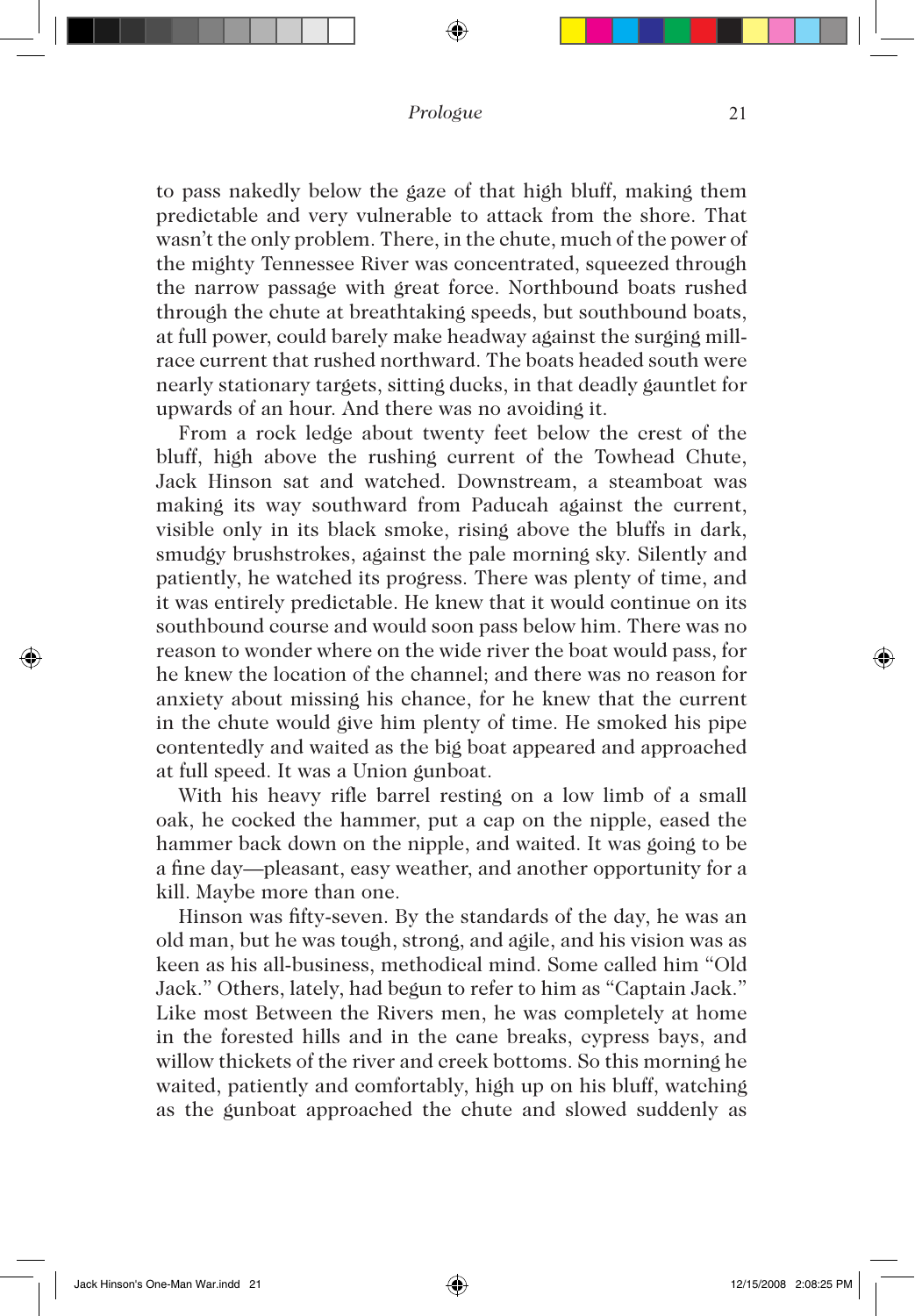it was struck by the surging current. The gunboat would be in the chute at least forty-five minutes, maybe an hour, a nearly stationary target.

As he looked over the barrel of his rifle, with its growing number of tiny, eighth-of-an-inch circles, each the record of a confirmed kill, he patiently scanned the exposed men on the boat, looking for the epaulet of an officer. Seeing a blue-clad officer leaning on the forward port side rail, smoking his pipe, Jack looked no farther. As his attention closed down on that one man, like the zoom lens of a camera, he no longer saw the others. For that brief moment, Jack and the Yankee officer were alone—the only two people on earth. He pressed his cheek against the curly maple stock of his custom-made, .50-caliber, Kentucky rifle. Looking over the rear sight, he aligned the front sight blade in the rear sight's "V" and, holding his sight picture, moved the rifle until the bright German silver bead of the front sight blade was at the point where the Union officer's neck met his chest. He moved the bead lower, down to the fourth shiny brass button on the blue uniform coat, then eased the bead a little lower still, to allow for the downhill shot. Downhill shots tend to go high, and the six-hundred-yard range was too great to try for a head shot.

Jack cocked the hammer deliberately, one click to half cock, then the second click to full cock.

Unaware that the next few seconds would be his last on earth, the lieutenant puffed contentedly on his pipe and enjoyed the scenery where, just ahead, Hurricane Creek was flowing into the Tennessee River. It was a fine and gentle morning on the river, its watery fragrance was filling the air, and the lieutenant's pipe was the perfect postscript to an excellent breakfast. High above him and unseen, Old Jack held his sight picture tight, his gray eyes as cool as the steel of his rifle barrel, waiting for the breeze to subside. As the gunboat struggled at full power to make headway, the wind fell to a whisper. Jack cocked the set trigger, felt the soft click as it prepared the rear trigger to fire, and tightened his grip on the stock. He took a deep, easy breath, exhaled, then took another deep, easy breath, let half of it out, and held it. After one final check of his sight picture, he touched the trigger.

Before the crack of one hundred grains of exploding black powder reached the boat below, a spinning, supersonic, .50-caliber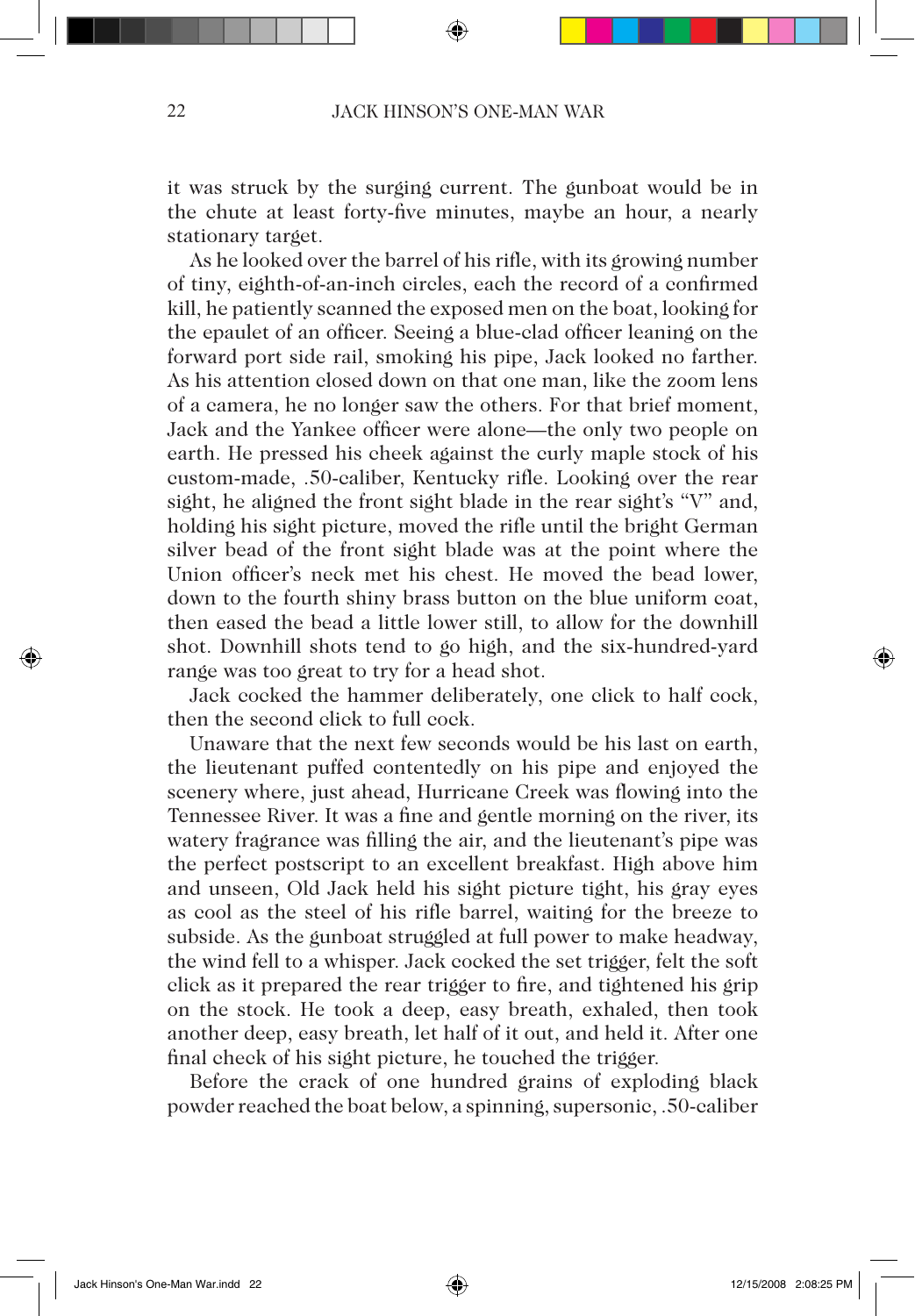projectile slammed the officer to his knees as his pipe slipped from unfeeling fingers and fell onto the scrubbed deck in a shower of sparks. He fell slowly over on his back, with his legs awkwardly under him, and rolled gradually onto his side, blood erupting from his chest and flowing more slowly from the exit wound in his lower back. His eyes looked straight ahead, seeing nothing; his face was a grayish mixture of surprise and puzzlement. Without a word, or even a groan, massive bleeding and shock snuffed out the candle of his life. Suddenly he more resembled a crumpled, discarded pile of bloody clothing than the proud naval officer he had been only three seconds before. He didn't move, except for some twitching in his legs. He was dead—another statistic in the grim bookkeeping of that terrible war.

As the sound of the shot reached the boat, the sailors above deck dived for cover, looking in vain confusion for the source of the danger. All they saw was the green sameness of the river bottom and the steep hill rising above it. High up, some of them thought they saw a small cloud of white smoke dissipating in the warming air. Deck guns fired uselessly at the base of the bluff, and sailors fired rifles, impotently, into the cornfield and various places on the bluff beyond.

No fire was returned, and again the only sounds were those of the boat's throbbing engines, its thrashing paddles, the rushing water, and the breeze. As Jack watched, motionless, from above, the surgeon and his orderlies moved quickly to the crumpled remains of the downed officer. He could easily have killed one or two of them, but that was not his way. In his personal protocols for such matters, medical men going to the aid of a downed comrade were off-limits and not to be harmed. All other soldiers and sailors, however, were fair game. Officers were preferred.

He watched as the boat continued its uninterrupted struggle up the chute, finally passing the south end of the Towhead and steering to starboard with the channel, away from the peril of that rushing gauntlet and out into the relative safety of midriver.

As the sun rose ever higher above the bluff and the morning gently warmed, Jack cleaned and reloaded his rifle. Seeing no more boats or smoke downstream and hearing no whistles from that direction, he shouldered his shot bag, picked up his rifle, and, using his free hand to pull himself from tree to tree, climbed to the